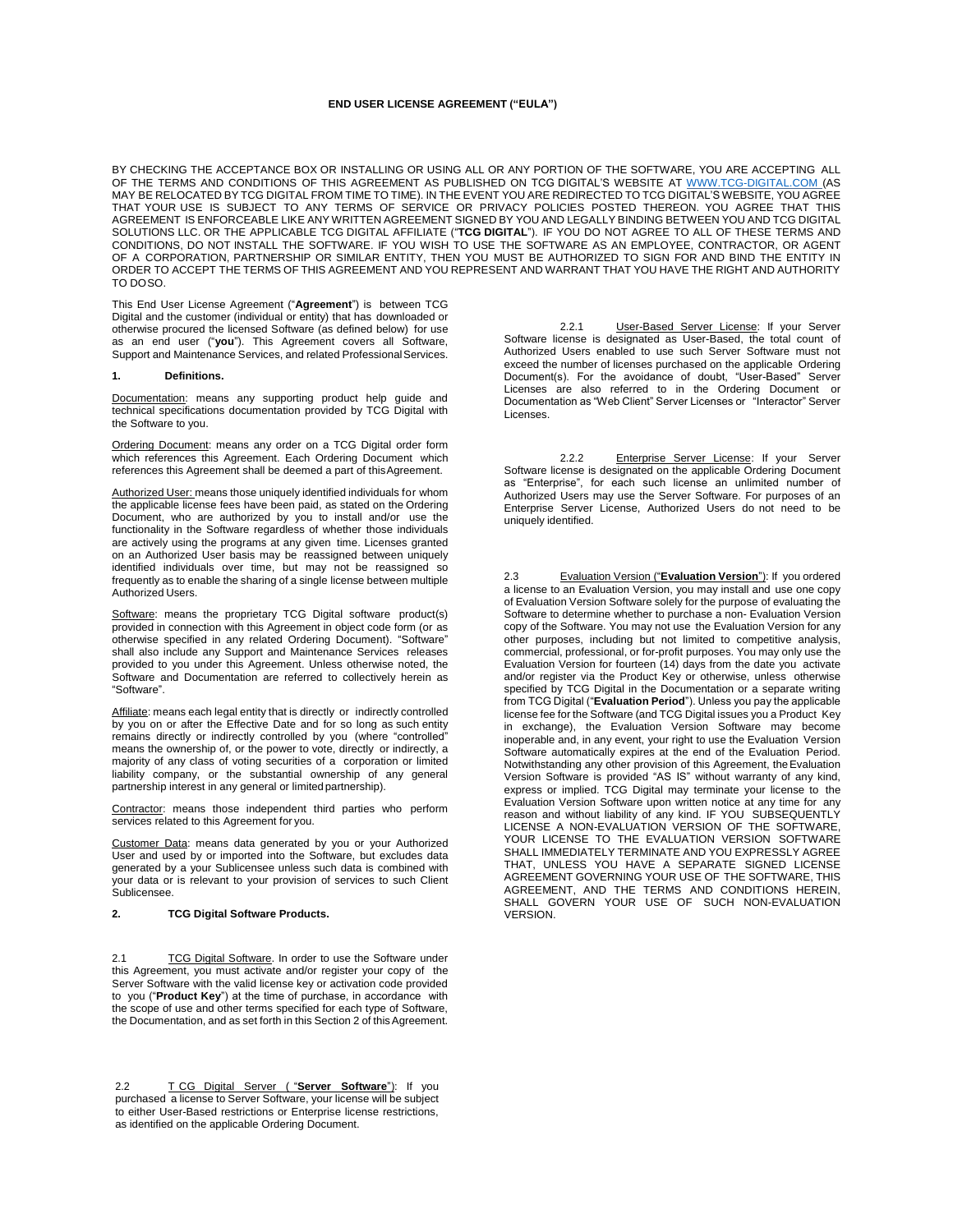### **3. License**.

3.1 Grant of License. Subject to all of the terms and conditions of this Agreement, and except as set forth in Section 6 (Term of Agreement), TCG Digital grants you a limited, worldwide, nontransferable, non-sub licensable (except as permitted under Section 3.7), non-exclusive license to use the Software for which you have been issued a Product Key by TCG Digital or an Authorized Partner, but only in accordance with: (i) the Documentation; (ii) the restrictions in Section 2 (TCG Digital Software Products), Section 3.8 (License Restrictions) and any restrictions on the applicable Ordering Document; and (iii) the number of Authorized Users and/or Enterprise License (as applicable), on the platforms and configurations or any other restrictions mutually agreed upon by you and an Authorized Partner. You may allow your Contractors and Affiliates to use the Software in accordance with this Agreement, provided you shall remain liable for the acts and omissions of your Affiliates and Contractors.

3.2 Sample Code. Subject to the terms and conditions of this Agreement, TCG Digital grants you a limited, worldwide, nontransferable, non-sublicensable, non-exclusive license to modify any sample source code from the Software provided by TCG Digital to you ("**Sample Code**") solely for internal use for the purposes of designing, developing, testing and otherwise facilitating your use of the Software under this Agreement. However, TCG Digital shall not be liable for mal-functioning of the Software if it is attributable to such modification.

## 3.3 Production and Non-Production Environments:

3.3.1 Non-Production Environments: You may use the Server Software in a technical environment and on the platforms and configurations specified in the Documentation, solely for internal development and testing in connection with your licensed Software, or for backup purposes ("**Non-Production Environment**"). Your installation, activation or use of a copy of the Software in a Non-Production Environment is limited to the same number of Authorized Users as provided under Section 3.1 above. Your use of the Server Software in a Non-Production Environment may be concurrent with your use of the licensed Software in a Production Environment and such use is conditioned on you having an authorized license for the Software. You are only entitled to two (2) Non-Production Environments under this Agreement. Any additional licenses for Non-Production Environments other than what is described in this Section 3.3 can be purchased by you and shall be subject to the additional terms and conditions contained in the applicable Ordering Document.

3.3.2 Production Environments. As it relates to the Server Software, your commercial use of the Software is considered use within a "Production Environment" and you are entitled to one (1) Production Environment for each Server Software license you purchase under this Agreement. Your use of the Server Software in a Production Environment allows for a single Production Environment as identified on your Ordering Document.

3.4 Archive/Disaster Recovery Copies. You are entitled to make a reasonable number of copies of the Software for archival and disaster recovery purposes.

3.5 Third-Party Code. The Software may contain or be provided with components which are licensed from third parties ("**Third**  Party Code"), including components subject to the terms and conditions of "open source" software licenses ("**Open Source Software**"). Open Source Software may be identified in the Documentation, or in a list of the Open Source Software provided to you upon your written request. To the extent required by the license that accompanies the Open Source Software, the terms of such license will apply in lieu of the terms of this Agreement with respect to such Open Source Software, including, without limitation, any provisions governing access to source code, modification or reverse engineering.

3.6 Electronic Delivery. All Software and Documentation shall be delivered by electronic means unless otherwise specified on the applicable Ordering Document. Software shall be deemed delivered when it is made available for download by you ("**Delivery**").

3.7 Client Sublicensees. You may permit third parties ("**Client Sublicensees**") to access the Server Software as Authorized Users on your Servers but only so the Client Sublicensees may (1) interact with visualizations generated by you through your use of the Software and based on Customer Data or (2) themselves create visualizations using Customer Data, provided that in each case such Customer Data is relevant to your provision of services to that particular Client Sublicensee ("**Visualization Access**") and further

provided that you, in providing your Client Sublicensees Visualization Access, are not acting as "Marketing Service Provider", "Service Bureau" or other entity with a similar business model. Client Sublicensees may not access your Server Software for any other purposes except as expressly permitted in this Section 3.7. You shall be solely responsible for your relationships with Client Sublicensees and must notify Client Sublicensees that TCG Digital shall have no warranty, support or other obligation or liability to any Client Sublicensee. You shall be liable for all acts and omissions of Client Sublicensees.

3.8 License Restrictions. You shall not (and shall not allow any third party to): (a) decompile, disassemble, or otherwise reverse engineer the Software or Third Party Code or attempt to reconstruct or discover any source code, underlying ideas, algorithms, file formats or programming interfaces of the Software or Third Party Code by any means whatsoever (except and only to the extent that applicable law prohibits or restricts reverse engineering restrictions, or as permitted by an applicable Open Source Software license); (b) distribute, sell, sublicense, rent, lease or use the Software, Third Party Code or Sample Code (or any portion thereof) for time sharing, hosting, service provider or like purposes, except as expressly permitted under Section 3.7 of this Agreement; (c) remove any product identification, proprietary, copyright trademark, service mark, or other notices contained in the Software, Third Party Code or Sample Code; (d) except as permitted in Section 3.2, modify any part of the Software, Third Party Code or Sample Code, create a derivative work of any part of the Software, Third Party Code, or Sample Code, or incorporate the Software, Third Party Code or Sample Code into or with other software, except to the extent expressly authorized in writing by TCG Digital or as permitted by an applicable Open Source Software license; (e) publicly disseminate performance information or analysis (including, without limitation, benchmarks) from any source relating to the Software; (f) utilize any equipment, device, software, or other means designed to circumvent or remove any form of Product Key or copy protection used by TCG Digital in connection with the Software, or use the Software together with any authorization code, Product Key, serial number, or other copy protection device not supplied by TCG Digital or through an Authorized Partner; (g) use the Software to develop a product which is competitive with any TCG Digital product offerings; (h) use unauthorized Product Keys or keycode(s) or distribute or publish keycode(s) except as may be expressly permitted by TCG Digital in writing; (i) as applicable to Desktop or User-Based Server, enable access to the Software for a greater number of Authorized Users than the sum quantity of licenses purchased on the applicable Ordering Document(s); or (j) as applicable to Desktop or User-Based Server, reassign license rights between Authorized Users so frequently as to enable a single license to be shared between Authorized Users.

**4. Ownership.** Notwithstanding anything to the contrary contained herein, except for the limited license rights expressly provided herein, TCG Digital and its licensors have and will retain all rights, title and interest (including, without limitation, all patent, copyright, trademark, trade secret and other intellectual property rights) in and to the Software, Sample Code, Third Party Code, and all copies, modifications and derivative works thereof (including any changes which incorporate any of your ideas, feedback or suggestions). You acknowledge that you are obtaining only a limited license right to the Software, Sample Code, Third Party Code and that irrespective of any use of the words "purchase", "sale" or like terms hereunder no ownership rights are being conveyed to you under this Agreement or otherwise.

**5. Payment.** You shall pay all fees associated with the Software licensed and any services purchased hereunder as set forth in the applicable Ordering Document. All payments shall be made in the currency noted on the applicable Ordering Document within thirty (30) days of the Delivery of the Software to you. Except as expressly set forth herein, all fees are non-refundable once paid. Unless timely provided with a valid certificate of exemption or other evidence that items are not taxable, TCG Digital will invoice you for all applicable taxes including, but not limited to, VAT, GST, sales tax, consumption tax and service tax. You will make all payments free and clear of, and without reduction for, any withholding or other taxes; any such taxes imposed on payments by you hereunder will be your sole responsibility.

#### **6. Term of Agreement.**

6.1 Term. This Agreement is effective as of the Delivery of the Software and expires at such time as all license and service subscriptions hereunder have expired in accordance with their own terms (the "**Term**"). For clarification, the term of your license under this Agreement may be perpetual, limited for Evaluation Version, or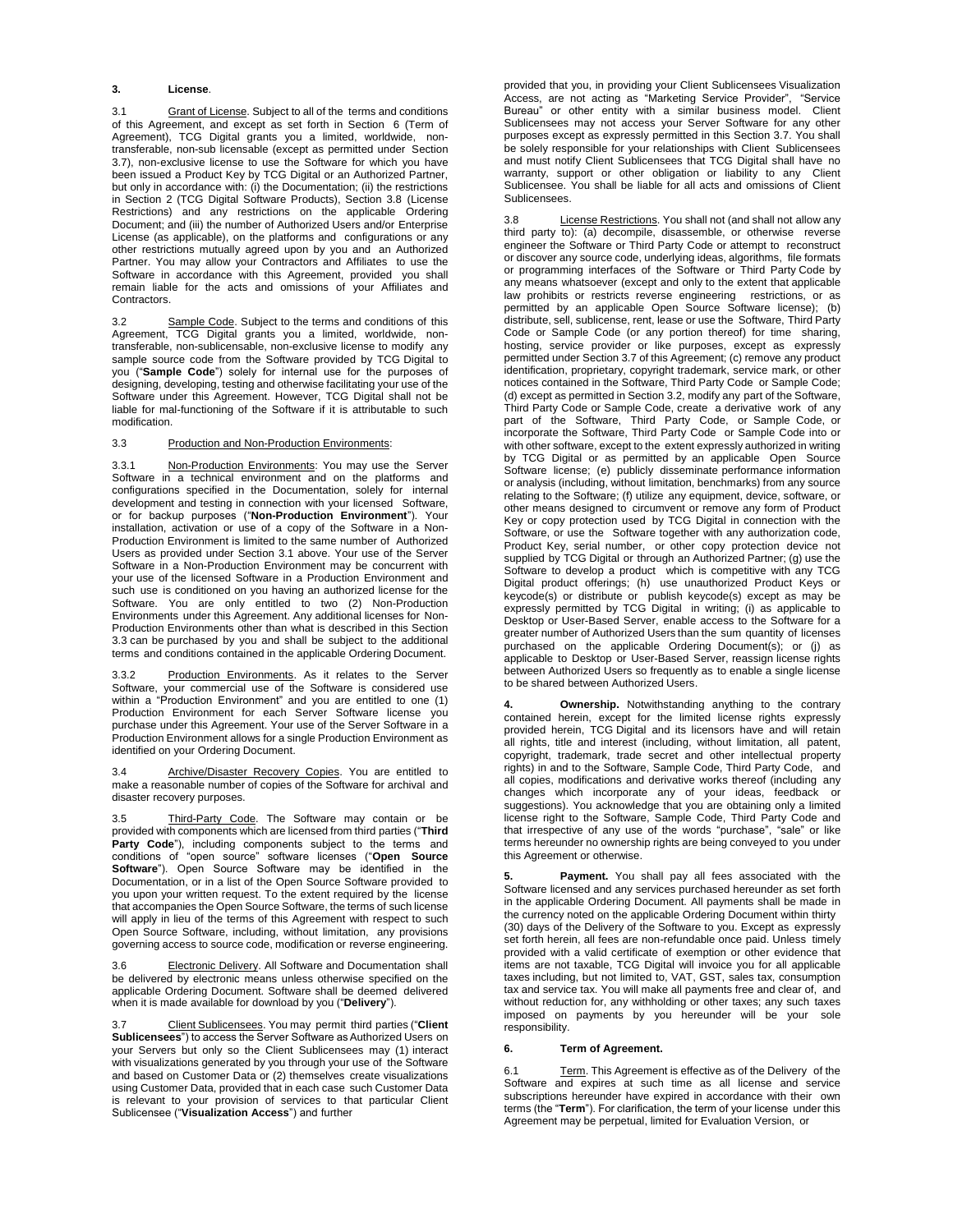designated as a fixed-term license in the Ordering Document or by an Authorized Partner, and shall be specified at the time of purchase. Either party may terminate this Agreement (including all related Ordering Documents) if the other party: (a) fails to cure any material breach of this Agreement within thirty (30) days after written notice of such breach including without limitation your failure to pay, provided that TCG Digital may terminate this Agreement and the Software license(s) (including termination of the Software license(s) if the Agreement has already expired or has been terminated) immediately upon any breach of Section 3.8 (License Restrictions) or if you exceed any other restrictions contained in Section 2 (TCG Digital Software Products); (b) ceases operation without a successor; or (c) seeks protection under any bankruptcy, receivership, trust deed, creditors arrangement, composition or comparable proceeding, or if any such proceeding is instituted against such party (and not dismissed within sixty (60) days). Termination is not an exclusive remedy and the exercise by either party of any remedy under this Agreement will be without prejudice to any other remedies it may have under this Agreement, by law, or otherwise.

Termination. Upon any expiration or termination of this Agreement, you shall cease any and all use of any Software, destroy all copies thereof and so certify to TCG Digital in writing.

Survival. Sections 3.8 (License Restrictions), (Ownership), 5 (Payment), 6 (Term of Agreement), 7.3 (Disclaimer of Warranties), 10.1, 10.2, 10.3 and 10.5 (Limitation of Remedies; Indemnification and Damages), 11 (Confidential Information), 12 (Export Compliance) and 13 (General) shall survive any termination or expiration of this Agreement.

### **7. Limited Warranty and Disclaimer.**

7.1 Limited Warranty. TCG Digital warrants to you that for a period of thirty (30) days from Delivery (the "**Warranty Period**") the Software shall operate in substantial conformity with the Documentation. TCG Digital does not warrant that your use of the Software will be uninterrupted or error-free or that any security mechanisms implemented by the Software will not have inherent limitations. TCG Digital's sole liability (and your exclusive remedy) for any breach of this warranty shall be, in TCG Digital's sole discretion, to use commercially reasonable efforts to provide you with an errorcorrection or work-around which corrects the reported non- conformity, or if TCG Digital determines such remedies to be impracticable within a reasonable period of time, to refund the license fee paid for the applicable Software which shall be at the sole discretion of TCG Digital. TCG Digital shall have no obligation with respect to a warranty claim unless notified of such claim within the Warranty Period. For the avoidance of doubt, this warranty applies only to the initial Delivery of Software under an Ordering Document and does not renew or reset, for example, with the delivery of (a) Software updates or maintenance releases or (b) Product Keys.

7.2 Exclusions. The above warranty shall not apply: (i) if the Software is used with hardware or software not authorized in the Documentation; (ii) if any modifications are made to the Software by you or any third party; (iii) to defects in the Software due to accident, abuse or improper use by you; (iv) to any Evaluation Version or other Software provided on a no charge or evaluation basis; or (v) to any maps created using the Software ("**Maps**"), such functionality is provided purely for reference purposes. TCG Digital makes every effort to ensure the Maps are free of errors but does not warrant the Maps or Map features are accurate. The boundaries and names shown and the designations used in the Maps do not imply official endorsement or acceptance by TCG Digital.

7.3 Disclaimer of Warranties. THIS SECTION 7 IS A LIMITED WARRANTY AND, EXCEPT AS EXPRESSLY SET FORTH IN THIS SECTION 7, THE SOFTWARE, INCLUDING WITHOUT LIMITATION THE MAPS AND THE THIRD-PARTY CODE, AND ALL SERVICES ARE PROVIDED "AS IS". NEITHER TCG DIGITAL NOR ITS LICENSORS MAKES ANY OTHER WARRANTIES, CONDITIONS OR UNDERTAKINGS, EXPRESS OR IMPLIED, STATUTORY OR OTHERWISE, INCLUDING BUT NOT LIMITED TO WARRANTIES OF TITLE, MERCHANTABILITY, FITNESS FOR A PARTICULAR PURPOSE OR NONINFRINGEMENT. YOU MAY HAVE OTHER STATUTORY RIGHTS. HOWEVER, TO THE FULL EXTENT PERMITTED BY LAW, THE DURATION OF STATUTORILY REQUIRED WARRANTIES, IF ANY, SHALL BE LIMITED TO THE LIMITED WARRANTY PERIOD.

**8. Support & Maintenance.** Subject to the terms and conditions of this Agreement, and the applicable Ordering Document, you may purchase, including for renewal terms, support and maintenance services as set forth in TCG Digital's then-current Support and Maintenance Policies and as specified in your Ordering Document. All Support and

Maintenance Services renewals will be subject to the terms and conditions of this Agreement including TCG Digital's then-current Support and Maintenance Policies.

**9. Professional Services.** TCG Digital shall provide the number of person-days of professional consulting or training services ("**Professional Services**") purchased in the applicable Ordering Document or online ordering process. The parties acknowledge that the scope of the Professional Services provided hereunder consists solely of either or both of: (a) assistance with Software installation, deployment, and usage; and (b) training in use of the Software. You shall have a license right to use any deliverables (including any documentation, code, Software, training materials or other work product) delivered as part of the Professional Services ("**Deliverables**") solely in connection with your permitted use of the Software, subject to all the same terms and conditions as apply to your Software license (including in Section 3.8 (License Restrictions)), and subject to any additional terms and conditions provided with the Deliverables. You may order Professional Services under a Statement of Work ("**SOW**") describing the work to be performed, fees and any applicable milestones, dependencies and other technical specifications or related information. Each SOW must be signed by both parties before TCG Digital shall commence work under such SOW. If the parties do not execute a separate SOW, the Services shall be provided as stated on the Ordering Document. You will reimburse TCG Digital for reasonable travel and lodging expenses as incurred.

## **10. Limitation of Remedies; Indemnification and Damages.**

10.1 BUT FOR: (1) EITHER PARTY'S INDEMNIFICATION OBLIGATIONS UNDER SECTION 10, (2) EITHER PARTY'S BREACH OF SECTION 11 (CONFIDENTIAL INFORMATION), OR (3) YOUR BREACH OF SECTION 3.8 (LICENSE RESTRICTIONS) OR SECTION 12 (EXPORT COMPLIANCE), NEITHER PARTY SHALL BE LIABLE FOR ANY LOSS OF USE, LOST DATA, FAILURE OF SECURITY MECHANISMS, INTERRUPTION OF BUSINESS, OR ANY INDIRECT, SPECIAL, INCIDENTAL, OR CONSEQUENTIAL DAMAGES OF ANY KIND (INCLUDING LOST PROFITS OR COSTS OF COVER), REGARDLESS OF THE FORM OF ACTION, WHETHER IN CONTRACT, TORT (INCLUDING NEGLIGENCE), STRICT LIABILITY OR OTHERWISE, EVEN IF INFORMED OF THE POSSIBILITY OF SUCH DAMAGES IN ADVANCE.

BUT FOR: (1) EITHER PARTY'S INDEMNIFICATION OBLIGATIONS UNDER SECTION 10, (2) EITHER PARTY'S BREACH OF SECTION 11 (CONFIDENTIAL INFORMATION), OR (3) YOUR BREACH OF SECTION 3.8 (LICENSE RESTRICTIONS), SECTION 5 (PAYMENT) OR SECTION 12 (EXPORT COMPLIANCE), EACH PARTY'S ENTIRE LIABILITY UNDER THIS AGREEMENT SHALL NOT EXCEED THE FEES PAID OR OWED BY YOU FOR<br>THE SOFTWARE OR SERVICE DIRECTLY CAUSING THE THE SOFTWARE OR SERVICE DAMAGES.

10.3 The parties agree that the limitations specified in this Section 10 will survive and apply even if any limited remedy specified in this Agreement is found to have failed of its essential purpose.

10.4 TCG Digital Indemnification: TCG Digital shall defend you from and against any claim by a third party alleging that the Software when used as authorized under this Agreement infringes a U.S. patent,

U.S. copyright, or U.S. trademark and shall indemnify and hold you harmless from and against any damages and costs awarded against you or agreed in settlement by TCG Digital (including reasonable attorneys' fees) resulting from such claim, provided that TCG Digital shall have received from you: (i) prompt written notice of such claim (but in any event notice in sufficient time for TCG Digital to respond without prejudice); (ii) the exclusive right to control and direct the investigation, defense, and settlement (if applicable) of such claim; and (iii) all reasonably necessary cooperation from you. If your use of the Software is (or in TCG Digital's opinion is likely to be) enjoined, if required by settlement or if TCG Digital determines such actions are reasonably necessary to avoid material liability, TCG Digital may, in its sole discretion: (a) substitute for the Software substantially functionally similar programs and documentation; (b) procure for you the right to continue using the Software; or if (a) and (b) are not commercially reasonable, (c) terminate the Agreement and refund to you the license fee paid by you as reduced to reflect a five year straight-line depreciation from the applicable license purchase date. The foregoing obligations of TCG Digital shall not apply: (1) if the Software is modified by any party other than TCG Digital, but solely to the extent the alleged infringement is caused by such modification; (2) if the Software is combined with products/ processes not provided or authorized by TCG Digital, but solely to the extent the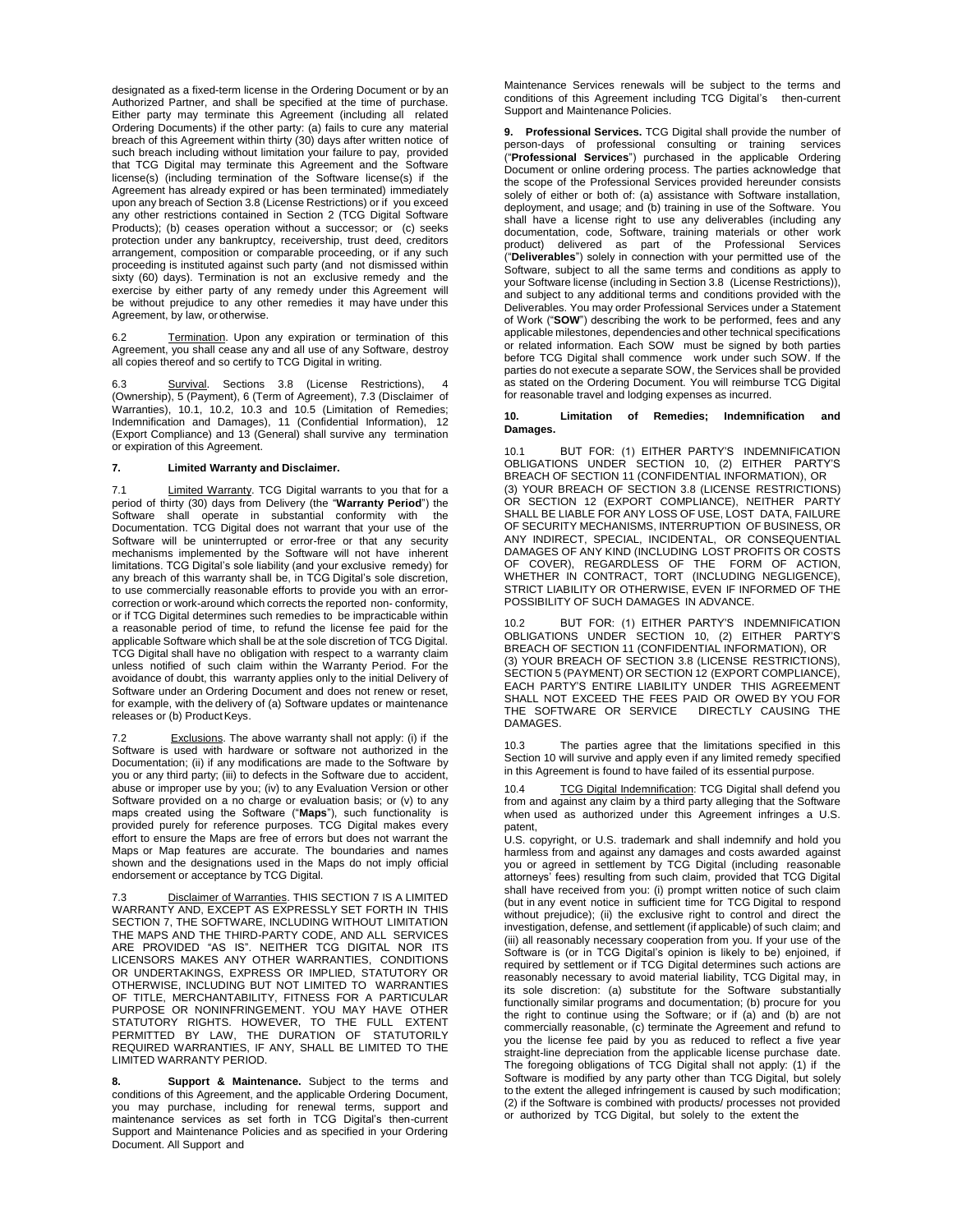alleged infringement is caused by such combination; (3) to any unauthorized use of the Software; (4) to any unsupported release of the Software; (5) to any third-party code contained within the Software; or (6) if you settle or make any admissions with respect to a claim without TCG Digital's prior written consent. THIS SECTION 10.4 SETS FORTH TCG DIGITAL'S AND ITS LICENSORS' SOLE LIABILITY AND YOUR SOLE AND EXCLUSIVE REMEDY WITH RESPECT TO ANY CLAIM OF INTELLECTUAL PROPERTYINFRINGEMENT.

10.5 Indemnification by You. Subject to this Section 10, you shall defend TCG Digital from and against all claims, arising out of(a) any claim by third parties (including any Client Sublicensees and Contractors) resulting from or relating to (i) any breach by you of Section 3.7 (Client Sublicensees) or (ii) a Client Sublicensees' use of the Software or (iii) any breach by your Contractor of the terms and conditions of this Agreement; or (b) any claims, penalties, loss or damage arising out of a breach of your obligations under Section 12 (Export Compliance), and shall indemnify and hold TCG Digital harmless from and against any damages and costs awarded against TCG Digital or agreed in settlement by you (including reasonable attorney's fees) resulting from such claims, provided that you shall have received from TCG Digital: (i) prompt written notice of such claim (but in any event notice in sufficient time for you to respond without prejudice); (ii) the exclusive right to control and direct the investigation, defense, and settlement (if applicable) of such claim; and (iii) all reasonably necessary cooperation from TCG Digital. You may not settle any such claim relating to the Software without TCG Digital's prior written consent, which shall not be unreasonably withheld, conditioned or delayed.

**11. Confidential Information**. Each party agrees that all code, inventions, know-how, business, technical and financial information it obtains ("**Receiving Party**") from the disclosing party ("**Disclosing Party**") constitute the confidential property of the Disclosing Party ("**Confidential Information**"), provided that it is identified as confidential at the time of disclosure or should be reasonably known by the Receiving Party to be Confidential Information due to the nature of the information disclosed and the circumstances surrounding the disclosure. Any software. circumstances surrounding the disclosure. Any documentation or technical information provided by TCG Digital (or its agents), performance information relating to the Software, and the terms of this Agreement shall be deemed Confidential Information of TCG Digital without any marking or further designation. Except as expressly authorized herein, the Receiving Party will hold in confidence and not use or disclose any Confidential Information. The Receiving Party's nondisclosure obligation shall not apply to information which the Receiving Party can document: (a) was rightfully in its possession or known to it prior to receipt of the Confidential Information; (b) is or has become public knowledge through no fault of the Receiving Party; (c) is rightfully obtained bythe Receiving Party from a third party without breach of any confidentiality obligation; (d) is independently developed by employees of the Receiving Party who had no access to such information; or (e) is required to be disclosed pursuant to a regulation, law or court order (but only to the minimum extent required to comply with such regulation or order and with advance notice to the Disclosing Party). The Receiving Party acknowledges that disclosure of Confidential Information would cause substantial harm for which damages alone would not be a sufficient remedy, and therefore that upon any such disclosure by the Receiving Party, the Disclosing Party shall be entitled to appropriate equitable relief in addition to whatever other remedies it might have at law.

**12. Export Compliance**. You acknowledge that the Software is subject to United States export control and economic sanctions laws, regulations and requirements and to import laws, regulations and requirements of certain foreign governments. You shall not, and shall not allow any third party to, export from the United States or allow the re-export or re-transfer of any part of the Software: (i) to any country subject to export control embargo or economic sanctions implemented by any agency of the U.S. Government; (ii) to any person or entity on any of the U.S. Government's Lists of Parties of Concern [\(http://www.bis.doc.gov/index.php/policy-guidance/lists-of-](http://www.bis.doc.gov/index.php/policy-guidance/lists-of-) parties-ofconcern); (iii) to any known end-user or for any known end- use related to the proliferation of nuclear, chemical or biological weapons or missiles, without first obtaining any export license or other approval that may be required by any U.S. Government agency having jurisdiction with respect to the transaction; or (iv) otherwise in violation of any export or import laws, regulations or requirements of any United States or foreign agency or authority.

# **13. General.**

13.1 Assignment. This Agreement will bind and inure to the benefit of each party's permitted successors and assigns. TCG Digital may assign this Agreement to any affiliate or in connection with a

merger, reorganization, acquisition or other transfer of all or substantially all of TCG Digital's assets or voting securities. You may not assign or transfer this Agreement, in whole or in part, without TCG Digital's written consent except that you may assign your rights and obligations under this Agreement, in whole but not in part, without TCG Digital's written consent in connection with any merger, consolidation, sale of all or substantially all of your assets, or any other similar transaction provided that: (i) the assignee is not a direct competitor of TCG Digital; (ii) you provide prompt written notice of such assignment to TCG Digital; (iii) the assignee is capable of fully performing your obligations under this Agreement; and (iv) the assignee agrees to be bound by the terms and conditions of this Agreement. Any attempt to transfer or assign this Agreement without such written consent will be null and void.

13.2 Severability. If any provision of this Agreement shall be adjudged by any court of competent jurisdiction to be unenforceable or invalid, that provision shall be limited to the minimum extent necessary so that this Agreement shall otherwise remain in effect.

13.3 Governing Law; Jurisdiction and Venue. This Agreement shall in all respects be governed by the laws of USA. All disputes arising out of or in connection with this Agreement shall be finally settled by 3 (three) arbitrators appointed in accordance with the said Arbitration rules in USA. The arbitration shall be held in New York. The arbitral procedure shall be conducted in the English language. The arbitral award shall be final and binding on the Parties

Attorneys' Fees and Costs</u>. The prevailing party in any action to enforce this Agreement will be entitled to recover its attorneys' fees and costs in connection with such action.

13.5 **Notices and Reports**. Any notice or report hereunder shall be in writing. If to TCG Digital, such notice or report shall be sent to TCG Digital at 265 Davidson Ave, Suite # 220 Somerset, NJ 08873 to the attention of "Legal Department". If to you, such notice or report shall be sent to the address you provided upon placing your order. Notices and reports shall be deemed given: (i) upon receipt if by personal delivery; (ii) upon receipt if sent by certified or registered mail (return receipt requested); or (iii) one day after it is sent if by next day delivery by a major commercial delivery service.

13.6 Amendments; Waivers. No supplement, modification, or amendment of this Agreement shall be binding, unless executed in writing by a duly authorized representative of each party to this Agreement. No waiver will be implied from conduct or failure to enforce or exercise rights under this Agreement, nor will any waiver be effective unless in a writing signed by a duly authorized representative on behalf of the party claimed to have waived. No provision of any purchase order or other business form, including any electronic invoicing portals and vendor registration processes, employed by you will supersede the terms and conditions of this Agreement, and any such document relating to this Agreement shall be for administrative purposes only and shall have no legal effect.

Entire Agreement. This Agreement is the complete and exclusive statement of the mutual understanding of the parties and supersedes and cancels all previous written and oral agreements and communications relating to the subject matter of this Agreement. Notwithstanding the foregoing, if you have entered into a separate written license agreement signed by TCG Digital for use of the Software, the terms and conditions of such other agreement shall prevail over any conflicting terms or conditions in this Agreement.

13.8 Independent Contractors. The parties to this Agreement are independent contractors. There is no relationship of partnership, joint venture, employment, franchise or agency created hereby between the parties. Neither party will have the power to bind the other or incur obligations on the other party's behalf without the other party's prior written consent.

Audit Rights. Upon TCG Digital's written request, you shall certify in a signed writing that your use of the Software is in full compliance with the terms of this Agreement (including any platform and user limitations) and provide a current list of Authorized Users  $f$ or